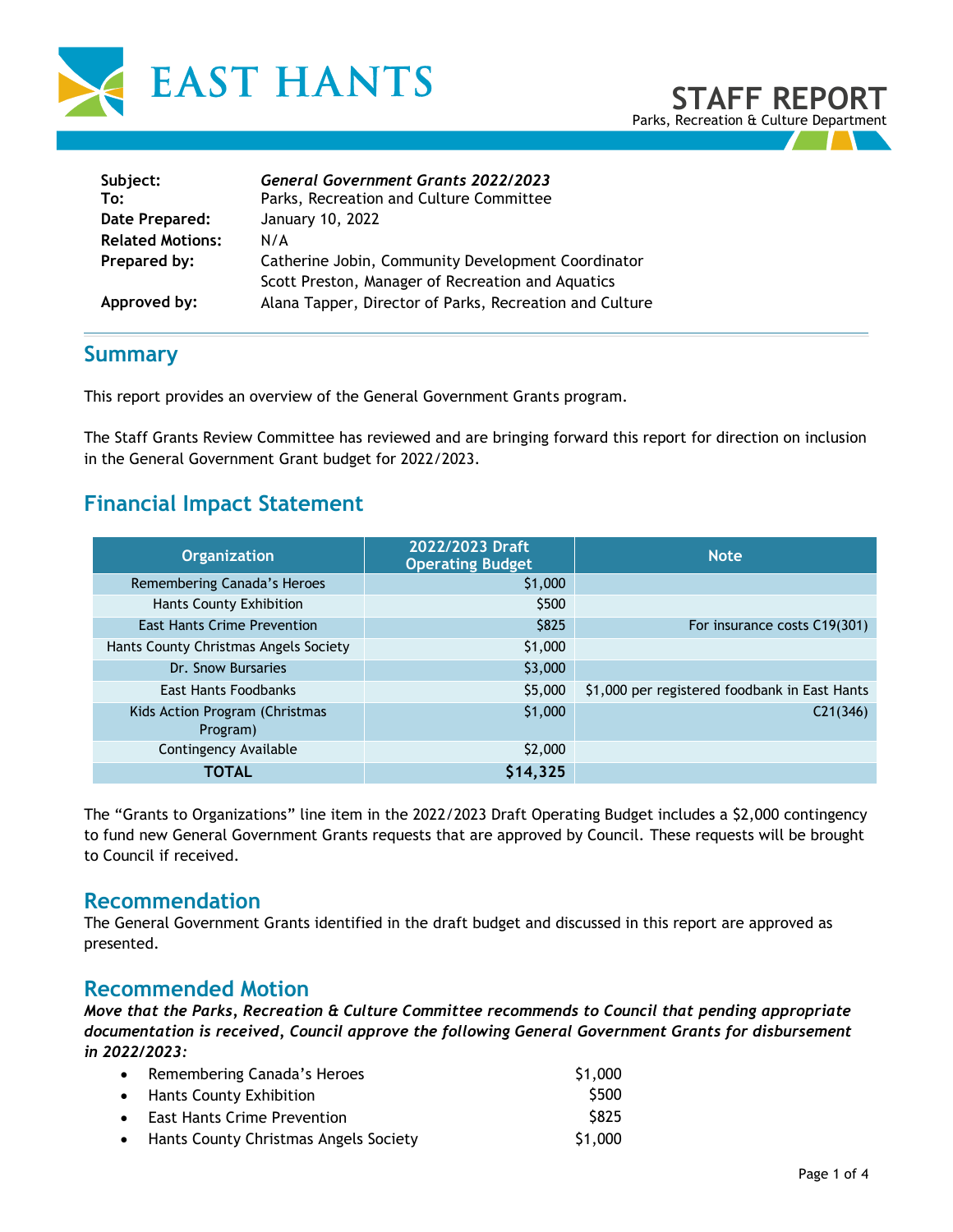| • Dr. Snow Bursaries                      | \$3,000 |
|-------------------------------------------|---------|
| • East Hants Foodbanks                    | \$5,000 |
| • Kids Action Program (Christmas Program) | \$1,000 |

### **Background**

In April 2009 Council approved the General Government Grants Policy with a subsequent amendment being approved in May 2012. The purpose of the Policy is to provide guidelines for the awarding of grants to nonprofit organizations who apply to the Municipality for financial assistance.

The Eligibility Criteria from the General Government Grants Policy guides the review of applications and is as follows:

- 1. Program/Service Obligation ~ supports a service delivered by the Municipality.
- 2. Public Need/Benefit ~ service or program is broad based and all residents will derive a benefit versus special interest group needs and benefit to specific residents.
- 3. Financial Need ~ application demonstrates financial need and identifies all other grants and fundraising activities. Copies of most recent Financial Statements and the current year's budget should accompany the request.
- 4. Quality of Life ~ service or program enhances the quality of life of residents.

Council's policy identifies that applications received prior to March 31st in any given year will be given priority. Applications received after March 31st will be considered only if there are funds available.

As per the Municipal Grant Program Policy, the General Government Grant requires a Motion of Council to approve the budgeted General Government Grant recipients. Before the monies are released, each organization has to send their financial statements, operating budget and a letter of request to the CAO.

## **Discussion**

The twelve (12) organizations, including five (5) East Hants Foodbanks, listed in the Draft 2022/2023 Operating Budget have received General Government Grants before and a summary of each is included below.

Each of these organization are continuing to meet the grant objectives as outlined above.

#### REMEMBERING CANADA'S HEROES

Remembering Canada's Heroes applies for funding annually to support their educational outreach program, where they visit Grade 8 and Grade 11 classrooms. Since the COVID-19 Pandemic began, the group has not been able to perform their presentations. They are hopeful that they will be able to return to the schools during this school year to continue with their presentations.

A budgeted amount of \$1,000 for this organization is in the 2022/2023 draft operating budget under General Government. The group will apply for these funds once they have used up the funds provided in years past prior to the COVID-19 Pandemic.

#### HANTS COUNTY EXHIBITION

Hants County Exhibition has received a General Government Grant of \$300 for 10 years, with the exception of an expanded sponsorship in 2015 for their 250<sup>th</sup> anniversary. In July 2020, Council received and approved an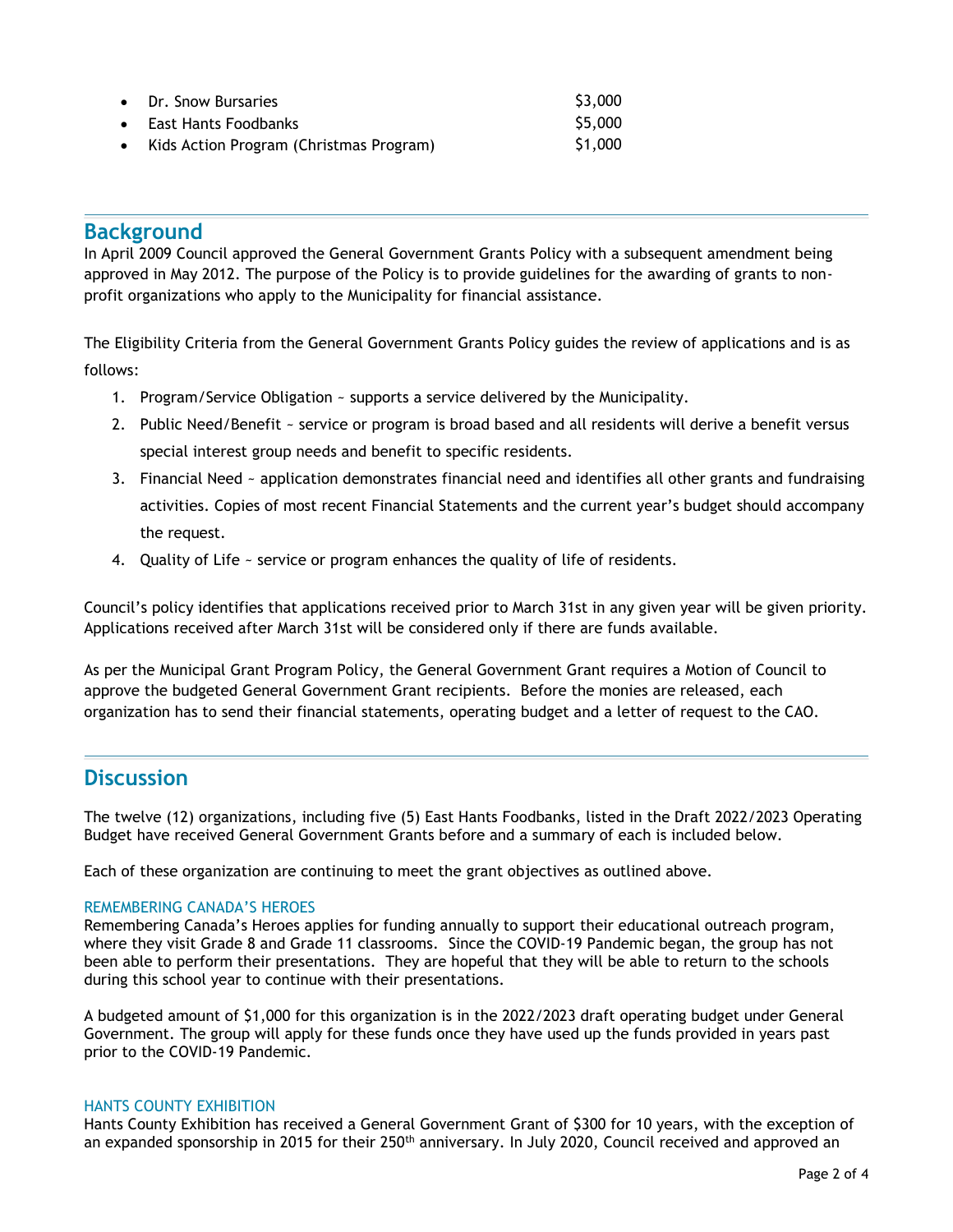increase to their funding from \$300 to \$500 (C20(209)). The request for an increase was due to the new expenses associated with an online event and the absence of gate revenue.

The budgeted amount of \$500 is included in the 2022/2023 draft operating budget under General Government.

#### EAST HANTS CRIME PREVENTION

East Hants Crime Prevention received a General Government Grant in 2019, as per C19(301). The motion indicated that future years' grants to cover the cost of insurance be included in the budget process. East Hants Crime Prevention received \$825 in 2019, 2020, and 2021.

The budgeted amount of \$825 is included in the 2022/2023 draft operating budget under General Government.

#### HANTS COUNTY CHRISTMAS ANGELS

The Hants County Christmas Angels Society's mandate is to "confidentially support and assist Hants County families and children at Christmastime to participate in the shared enjoyment of buying Christmas gifts and participating in their family traditions of celebrating the Christmas holidays." The group has received funding from the General Government Grant eight times in the last eleven years. Since 2016/2017 they have received \$1,000 annually.

The budgeted amount of \$1,000 is included in the 2022/2023 draft operating budget under General Government.

#### DR. SNOW BURSARIES

These are for the funding of three (3) \$1,000 grants within the schools. These are given every year and the school select each recipient. The Dr. Snow Bursaries are part of the Council's Municipal Grant Program Policy.

The budgeted amount of \$3,000 is included in the 2022/2023 draft operating budget under General Government.

#### EAST HANTS FOOD BANKS

In October 2020 Council made a motion to provide all established food banks in East Hants with \$500 to help replenish stock after receiving a request from the Caring and Sharing Food Bank. In November 2021, Council made a motion to increase that amount to \$1,000 per foodbank (C(21)346) There are five established food banks in East Hants:

- 1. Caring and Sharing Foodbank (Enfield)
- 2. Hants North Food Bank
- 3. Indian Brook Food Bank
- 4. Shumilacke Food Bank Society
- 5. Uniacke Wish Givers (Uniacke and District Jr. Fire Department Emergency Fund)

There is \$5,000 in the 2022/2023 draft operating budget under General Government to provide \$1,000 to each established food bank.

#### KIDS ACTION PROGRAM (CHRISTMAS PROGRAM)

In November 2021, Council made a motion to include the Kids Action Program's Christmas Program in Kennetcook as one of the recipients of the General Government Grant. Each year the Kids Action Program hosts an Angel Tree Program between October and December for families who need extra support providing Christmas for their children. This self-referral program is confidential.

The budgeted amount of \$1,000 is included in the 2022/2023 draft operating budget under General Government.